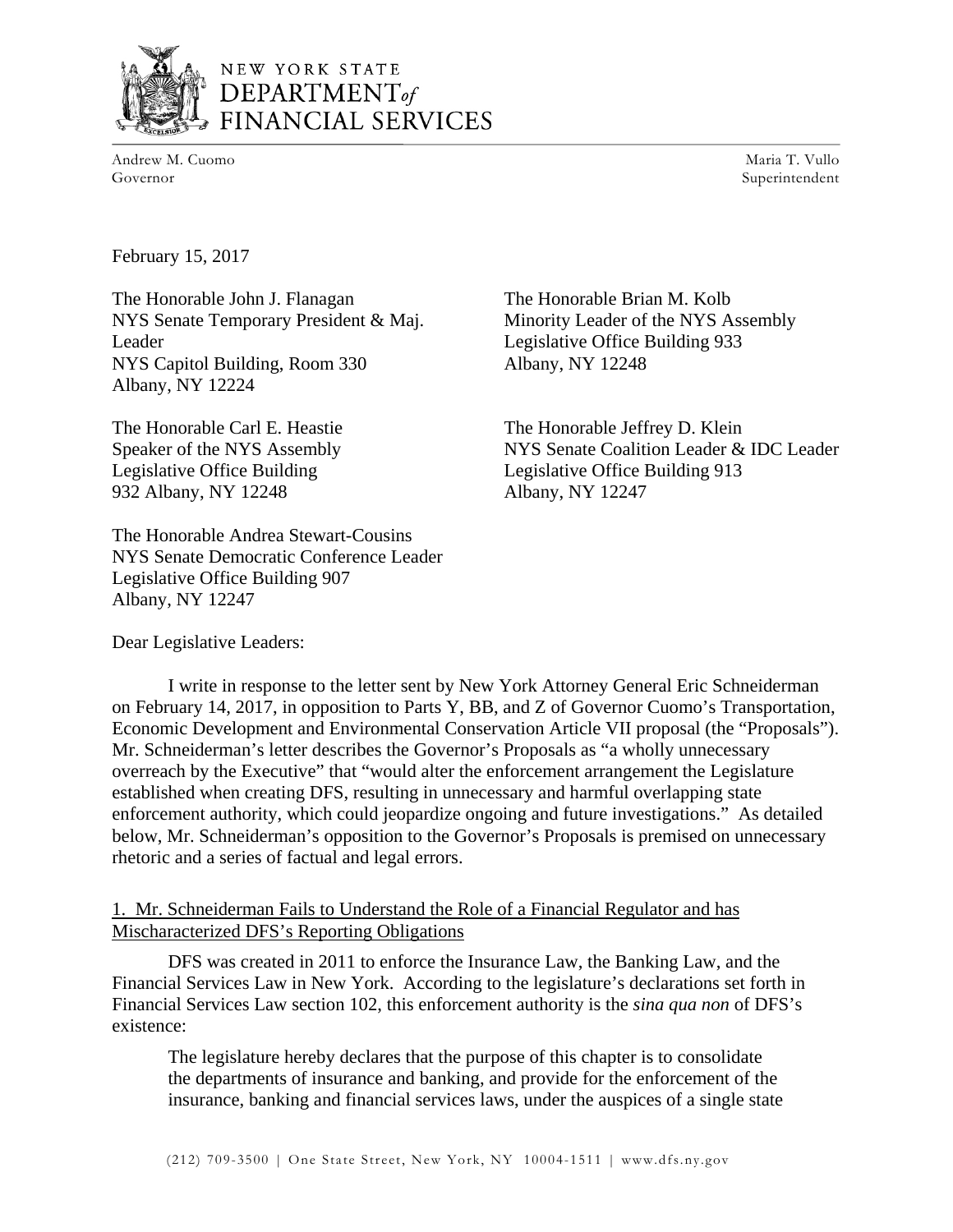agency to be known as the "department of financial services" and to accomplish goals including the following:

\*\*\*

(b) To establish a modern system of regulation, rulemaking and adjudication that is responsive to the needs of the banking and insurance industries and to the needs of the state's consumers and residents;

(c) To provide for the effective and efficient enforcement of the banking and insurance laws;

\*\*\*

(e) To promote and provide for the continued, effective state regulation of the insurance industry;

(f) To provide for the regulation of new financial services products;

Financial Services Law § 102. As the regulator of the insurance, banking, and financial services industries in New York, DFS has over 1,000 employees that are responsible for both supervising institutions under, and enforcing, the Insurance Law, the Banking Law, and the Financial Services Law. DFS routinely takes enforcement action against regulated entities, and assumes primary and sole responsibility for the initiation, prosecution, and completion of these enforcement actions. It makes sense for DFS, which regulates those entities for safety and soundness, to also handle enforcement actions, rather than a separate law enforcement agency that lacks regulatory authority.

Mr. Schneiderman wrongly claims that existing law requires DFS "to report violations of civil penalties imposed under the financial services law or fraud or other criminal activity under the insurance law or banking law to the Office of the Attorney General ("OAG"), an appropriate agency, or relevant district attorney." Rather, the statute partially quoted in Mr. Schneiderman's letter actually provides DFS with complete discretion and control in determining whether to report suspected violations and does not mandate any reporting to the Attorney General:

Whenever the superintendent is satisfied that a violation subject to section four hundred eight of this article or fraud or other criminal activity under the insurance law or banking law has been committed or attempted, the superintendent shall report any such violation of law, **as the superintendent deems appropriate**, to the appropriate licensing agency, the district attorney of the county in which such acts were committed, to the attorney general, and where appropriate, to the person who submitted the report of fraudulent activity, as provided by the provisions of this article.

Financial Services Law §409(a) (emphasis added). In fact, most violations of the banking, insurance, and financial services laws never get reported to the Attorney General. As the regulator and enforcer of the insurance, banking, and financial services law, DFS successfully resolves nearly all such violations through DFS's regulatory and enforcement authority. The Governor's Proposals do not alter this existing structure.

## 2. Mr. Schneiderman Misstates DFS's Existing Enforcement Authority

Contrary to the claim made by Mr. Schneiderman, the Superintendent of Financial Services is already authorized to initiate and prosecute civil enforcement actions in New York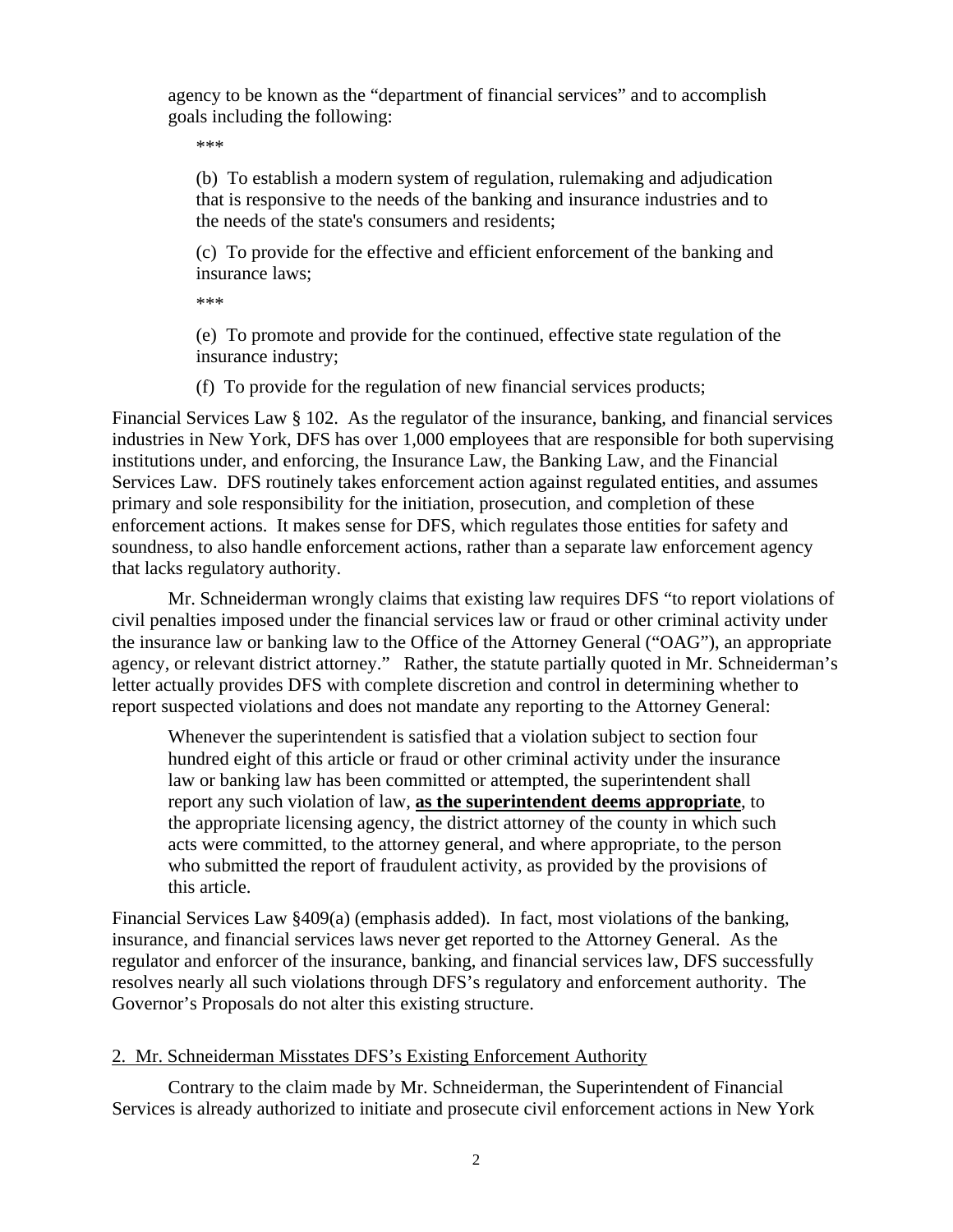courts for violations of the Banking Law, Insurance Law, and Financial Services Law. For example, Financial Services Law section 309(a) explicitly provides that:

the superintendent may maintain and prosecute an action against any person subject to this chapter, the insurance law or the banking law, or the person's officers, directors, trustees or agents, for the purpose of obtaining an injunction restraining such person or persons from doing any acts in violation of the provisions of this chapter, the insurance law or the banking law.

Financial Services Law § 309(a). This provision is consistent with pre-existing provisions in the Insurance Law and the Banking Law. For decades, Insurance Law section 109(d) has authorized the DFS superintendent (and the Insurance Superintendent prior to 2011) to "maintain a civil action in the name of the people of the state to recover a judgment for a money penalty imposed by law for the violation of any provision of this chapter." The Banking Law has also conferred authority to the DFS Superintendent (and the Banking Superintendent prior to 2011) to bring specified court actions. *See* Banking Law §§ 9-b and 9-c. Indeed, as DFS, not the Attorney General, is the regulator of these industries, it makes absolute sense for DFS to have the authority to enforce through civil actions the laws governing those industries. Federal and state regulators of the financial industry have similar authority.

The Governor's Proposals do not create "overlapping enforcement jurisdictions" as alleged in Mr. Schneiderman's letter. Rather, consistent with the authority vested in the Superintendent by New York law and in various other regulators of financial service industries, the Governor's Proposals simply clean up existing law to ensure that DFS can enforce the Superintendent's orders and administrative decisions irrespective of whether the order relates to a violation of the insurance, banking, or financial services law, or seeks injunctive relief or a money judgment. The proposal is that simple, and certainly does not warrant opposition rhetoric based on false assumptions.

#### 3. Mr. Schneiderman has Mischaracterized the Governor's Proposals as Vesting DFS with Criminal Prosecution Authority

The Governor's Proposals would not require the creation and funding of "a staff of prosecutors and associated support personnel" as claimed by Mr. Schneiderman. None of the Governor's Proposals would confer criminal prosecution authority to the Department of Financial Services. Such criminal prosecution authority would remain with the district attorneys throughout the state or the Attorney General as appropriate. Although Mr. Schneiderman is correct that his office has represented the Department of Financial Services in certain civil enforcement proceedings, those are circumstances where the Attorney General acts as DFS's counsel, in an attorney-client relationship. And, even there, attorneys within the Department of Financial Services always work on (and, on occasion, write) the pleadings, motions, and legal memoranda filed in such actions. DFS has the expertise and personnel to assume all responsibilities that would be conferred by the Governor's Proposals.

### 4. Mr. Schneiderman Has Not Been Successful in Banning Bad Actors in the Banking, Insurance, and Financial Services Industries

 Mr. Schneiderman's opposition to the bad actor provision in the Governor's Proposals is shocking for the simple reason that the Attorney General has not sufficiently used what he claims is his existing authority to disqualify bad actors from future involvement in the banking, insurance,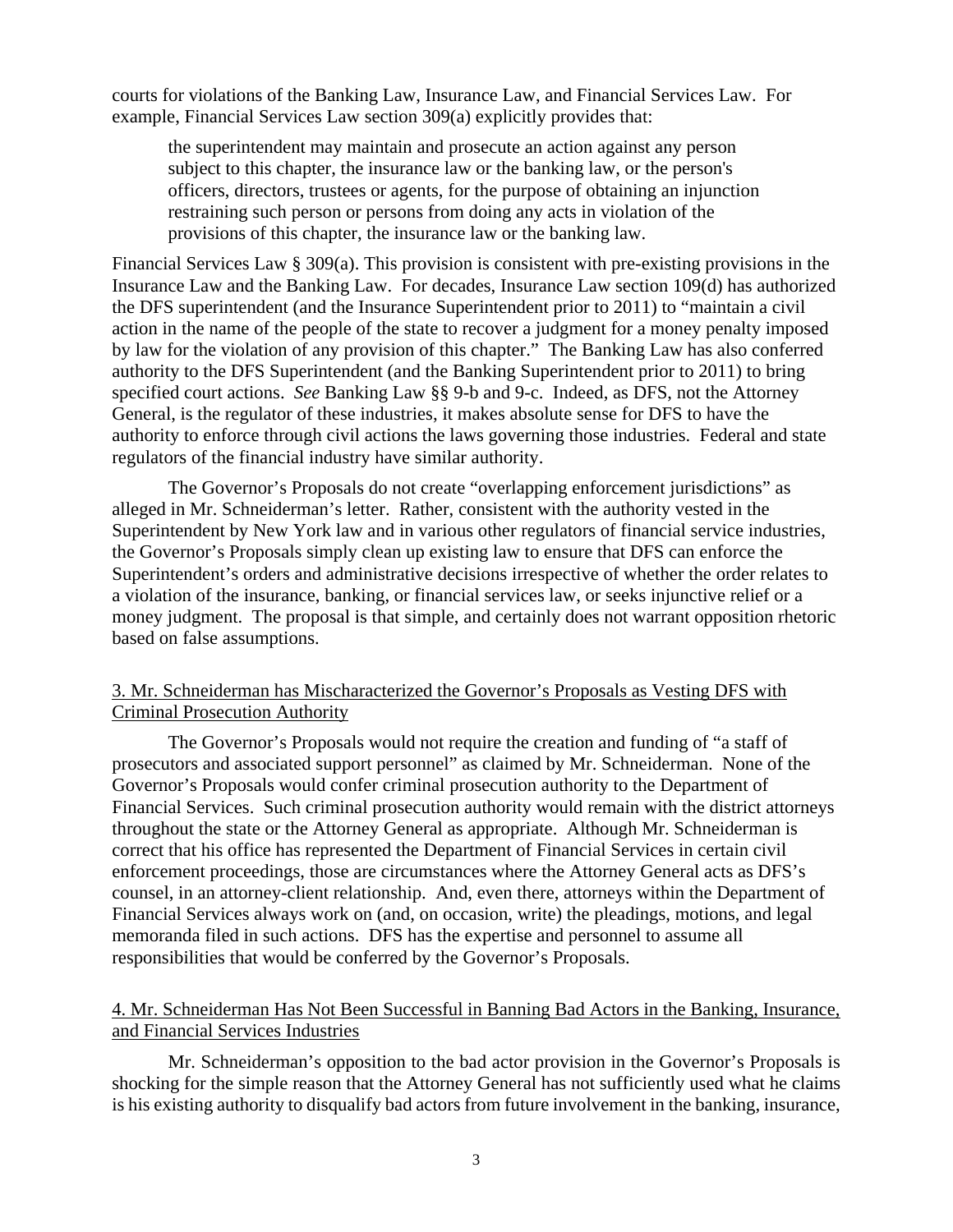and financial services industries. The bad actor ban in the Governor's Proposals recognizes that, as the regulator of the banking, insurance, and financial services industries, DFS is in the unique position to identify and investigate bad actors, obtain the cooperation of their employers, and successfully use existing administrative procedures to ban bad actors from continuing to work in these industries in New York. The relative advantages that DFS maintains over the Attorney General in industry expertise and regulatory access clearly favor allowing DFS to protect New Yorkers from the continued participation of industry actors whose conduct has compromised the integrity of the financial security of the state and the banking, insurance, and financial services industries that DFS regulates every day and has the expertise to do. No aspect of this proposal, either, seeks to take away any part of the Attorney General's existing authority.

#### 5. Mr. Schneiderman's Opposition to the Governor's Student Loan Servicer Proposal

 There are currently 2.8 million New Yorkers with student loan debt. The total outstanding student loan debt in the state is over \$82 billion. The average debt load of a New Yorker with college loans is over \$30,000. Against this backdrop, the Governor's Proposals would require every student loan servicer doing business in the state to be regulated and licensed by DFS. Given the similarity in business activity between student loan servicers and mortgage loan servicers and their comparable histories of problematic market conduct, the proposed student loan servicer licensure program is modeled after DFS's existing regulation of mortgage loan servicers.

If a business engages in student loan servicing in the state without a license, the Governor's Proposals would allow the Superintendent to order such business to desist and refrain from student loan servicing in the state. In the event the business failed to comply with the Superintendent's order, the Governor's Proposals would allow the Superintendent to maintain a civil action to enforce the desist order. It is the inclusion of this one sentence enforcement provision, and for no other reason, that the Attorney General opposes the student loan servicer proposal.

For policy and pragmatic reasons, the Attorney General's opposition is misguided. Under current law, there is insufficient oversight over student loan servicers. Although the Attorney General has authority to enforce state laws, the ability of the Attorney General to take "after the fact" enforcement actions against student loan servicers provides insufficient protection to New York borrowers. The Attorney General's post-hoc enforcement authority is not a close substitute for the licensure and regulatory authority included in the Governor's Proposals. If it were an acceptable substitute, then we would not be in the present environment where student loan servicers are too often identified for their problematic market conduct. Since its creation, DFS has had a student loan protection unit. DFS, as the supervisor of lending activities in New York State, is well suited to oversee and administer the new licensure and regulation of the student loan servicers in the Governor's Proposal. If, after investigating a business that fails to comply with the licensure requirement, DFS issues a desist order that is disobeyed, it is most efficient on every metric to permit DFS to enforce that order in court. Any suggestion to the contrary – and, hence, the Attorney General's opposition – is without any rational support.

The Governor's Proposals only serve to protect New Yorkers from misconduct committed by banks and insurers (Part Y), student loan servicers (Part Z), and bad actors (Part BB). The Proposals do not create overlapping enforcement jurisdiction. The Proposals do not alter the